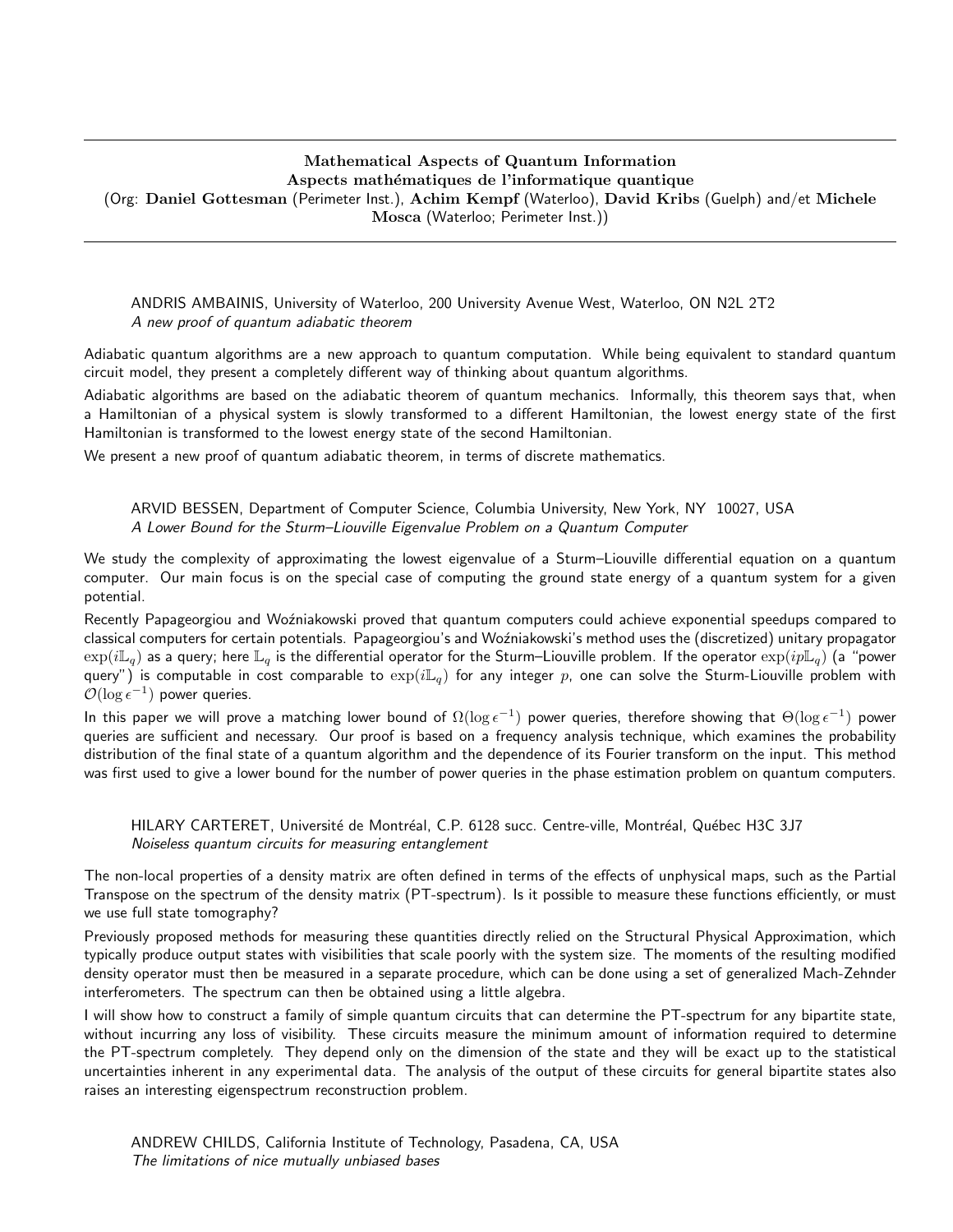Mutually unbiased bases of a Hilbert space can be constructed by partitioning a unitary error basis. We consider this construction when the unitary error basis is a nice error basis. We show that the number of resulting mutually unbiased bases can be at most one plus the smallest prime power contained in the dimension, and therefore that this construction cannot improve upon previous approaches. We prove this by establishing a correspondence between nice mutually unbiased bases and abelian subgroups of the index group of a nice error basis and then bounding the number of such subgroups. This bound also has implications for the construction of certain combinatorial objects called nets.

Joint work with Michael Aschbacher and Pawel Wocjan.

## J. IGNACIO CIRAC, Max–Planck Institute for Quantum Optics, Hans–Kopferemannstr. 1, D-85748 Garching, Germany Simulating quantum systems

Many-body quantum systems are very hard to simulate since the dimension of the corresponding Hilbert space scales exponentially with the number of particles  $N$ . In practice, however, the quantum states that typically appear in nature may be described with fewer parameters. In this talk I will review a novel description of quantum states which was introduced by F. Verstraete and myself, and it is based on projecting two-particle entangled states of a given dimension  $D$  onto subspaces of dimension  $d$ , which is the one of the Hilbert spaces corresponding to the original particles. The complexity of these states scales polynomially in  $d$ ,  $D$  and  $N$ . Moreover, most of the states that appear in Quantum Information Theory, like cluster, GHZ, W, graphs, etc., have  $D = 2$ . We have also developed (classical) numerical algorithms based on this description which allow us to simulate quantum many-body systems in 1 and higher spatial dimensions.

## RICHARD CLEVE, Universiy of Waterloo Nonlocality and limits of fault-tolerant computation

We present various results concerning nonlocal behavior in an abstract setting, and then show how to use them to establish upper bounds on the error-threshold below which computations can be made fault-tolerant.

This is joint work with Harry Buhrman, Noah Linden, and Falk Unger.

PATRICK HAYDEN, McGill University, Montreal On private communication using a shared reference frame

A private shared Cartesian frame is a novel form of private shared correlation that allows for both private classical and quantum communication. Cryptography using a private shared Cartesian frame has the remarkable property that, if perfect security is demanded, the private classical capacity is roughly three times the private quantum capacity. I'll present work done with Stephen Bartlett and Rob Spekkens demonstrating that if the requirement for perfect security is relaxed, then it is possible to use the properties of random subspaces to nearly triple the private quantum capacity.

MARK HILLERY, Hunter College of the City University of New York, Department of Physics, 695 Park Avenue, New York, NY 10020, USA Programmable quantum circuits

Many quantum circuits are designed to accomplish a single task, such as approximate cloning or teleportation. It is often useful to have more versatile circuits that can perform many tasks. Such a circuit has two inputs, data and a program, both of which are quantum states. The data has an operation performed on it, and the program controls what the operation is. If the circuit is to be able to perform an infinite number of operations with a finite-dimensional program space, it must be either probabilistic or approximate. That is, it either succeeds only part of the time, or the operations are performed to some level of approximation, and not exactly. The operation of probabilistic and approximate programmable circuits will be discussed.

PETER HøYER, Calgary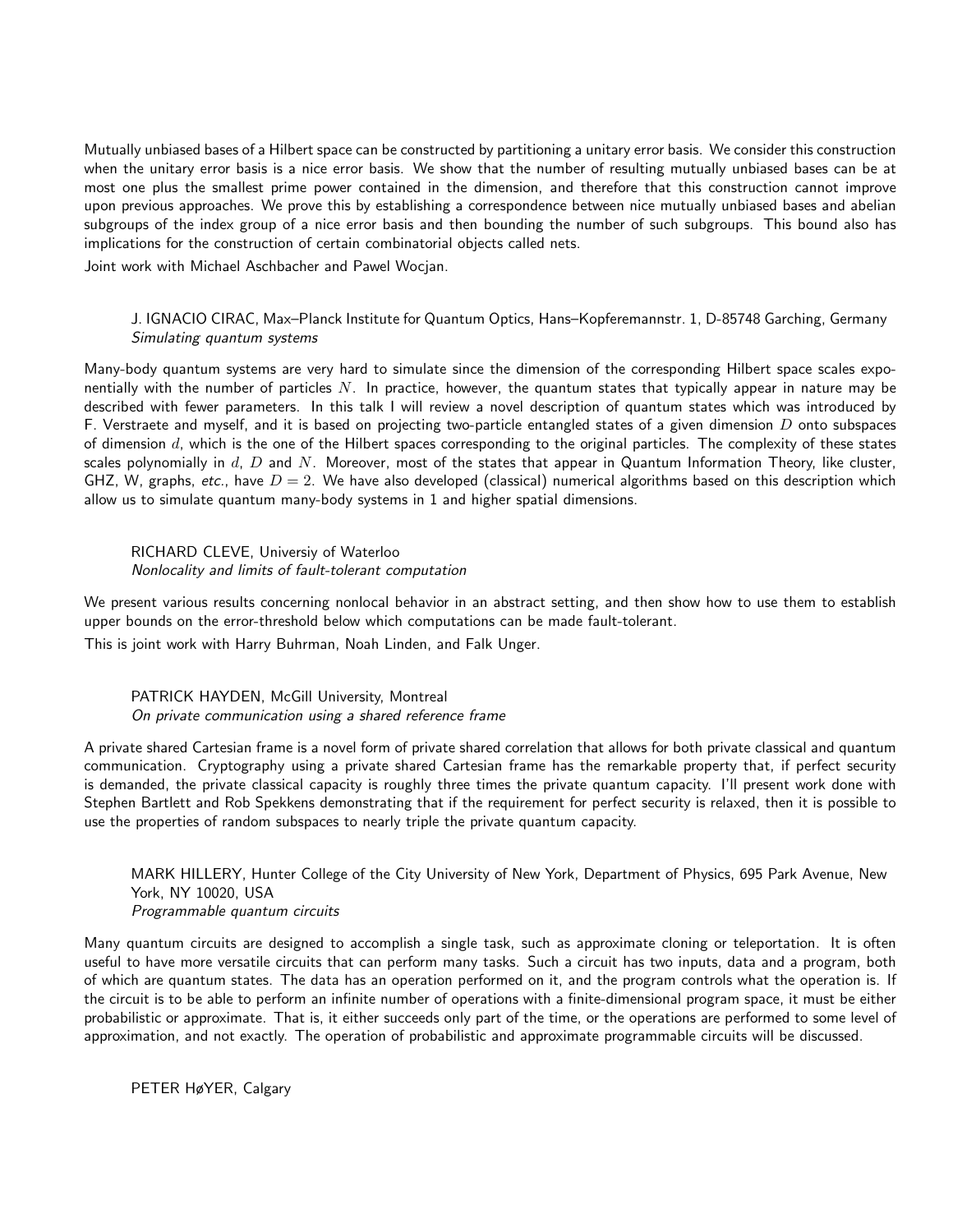LOUIS KAUFFMAN, University of Illinois at Chicago Topological Quantum Computation

This talk will survey joint work with Sam Lomonaco on the use of topology in relation to quantum computation. We begin by a discussion of universal gates based on unitary solutions to the Yang–Baxter equation. We then discuss models based on topological quantum field theory and show, in particular, how to construct the Fibonacci model of Freedman, Kitaev and Wang by using knot theoretic methods based on  $q$ -deformations of Penrose spin networks (Temperley Lieb recoupling theory). These methods provide a very direct way to construct representations of the Artin Braid groups that are dense in the unitary groups. Many questions will be discussed in the light of these constructions.

## CHRISTOPHER KING, Northeastern University, Boston Matrix inequalities and multiplicativity results

The multiplicativity of the  $q \to p$  norm of a completely positive qubit channel for  $q < 2 < p$  follows from some Hanner-type inequalities involving  $p$ -norms of positive semidefinite matrices. These inequalities are reviewed, together with their application to the multiplicativity question. Some extensions of the inequalities are described, and some open problems for qubit and higher dimensional channels are also discussed.

## GREG KUPERBERG, University of California, Davis Hybrid quantum memory and its capacity

What is the most general possible kind of memory consistent with quantum mechanics? The only commonly considered kinds are qudits and classical digits, but a hybrid modelled by an arbitrary  $C^*$ -algebra is more generally possible. The important Choi– Effros theorem implies that it is the most general possible quantum memory model modulo certain (debatable) assumptions. In particular it generalizes the theory of "decoherence-free subspaces".

Assuming this model, when is one hybrid memory worth more than another? I will give a characterization of when many copies of a memory  $A$  embed (or blindly encode with perfect fidelity) into slightly more copies of another memory  $B$ . In particular, either there is such an embedding, or  $A$  admits a state that does not visibly encode into  $B$  with high fidelity. The second half of this alternative depends on a Holder inequality for hybrid memories that generalizes the classical pigeonhole principle.

Reference: quant-ph/0203105.

MAIA LESOSKY, University of Guelph On Generalized Noiseless Subsystems

A generalized notion of noiseless subsystems was recently introduced by Kribs, Laflamme and Poulin as part of a unified and generalized approach to quantum error correction called operator quantum error correction. One advantage to generalized noiseless subsystems is that they are not restricted to unital channels. In this talk I will present some simple examples and outline necessary and sufficient conditions that describe the existence of generalized noiseless subsystems.

## DEBBIE LEUNG, University of Waterloo and Caltech Composition of randomization maps

Recently, various quantum communication tasks have been related to the ability to randomize the state of a quantum system. In this talk, we will see how to obtain communication protocols for multiple receivers by understanding the composition of randomization maps.

ROBERT MARTIN, University of Waterloo, Waterloo, ON N2L 3G1 On the relationship between discrete and continuous representations of quantum information

In classical information theory, sampling theory provides the connection between discrete and continuous representations of information. Here we present a generalization to quantum field theory in which the bandwidth is provided by an ultra-violet cutoff. We investigate, in particular, the role of quantum fluctations as noise and implications for the channel capacity.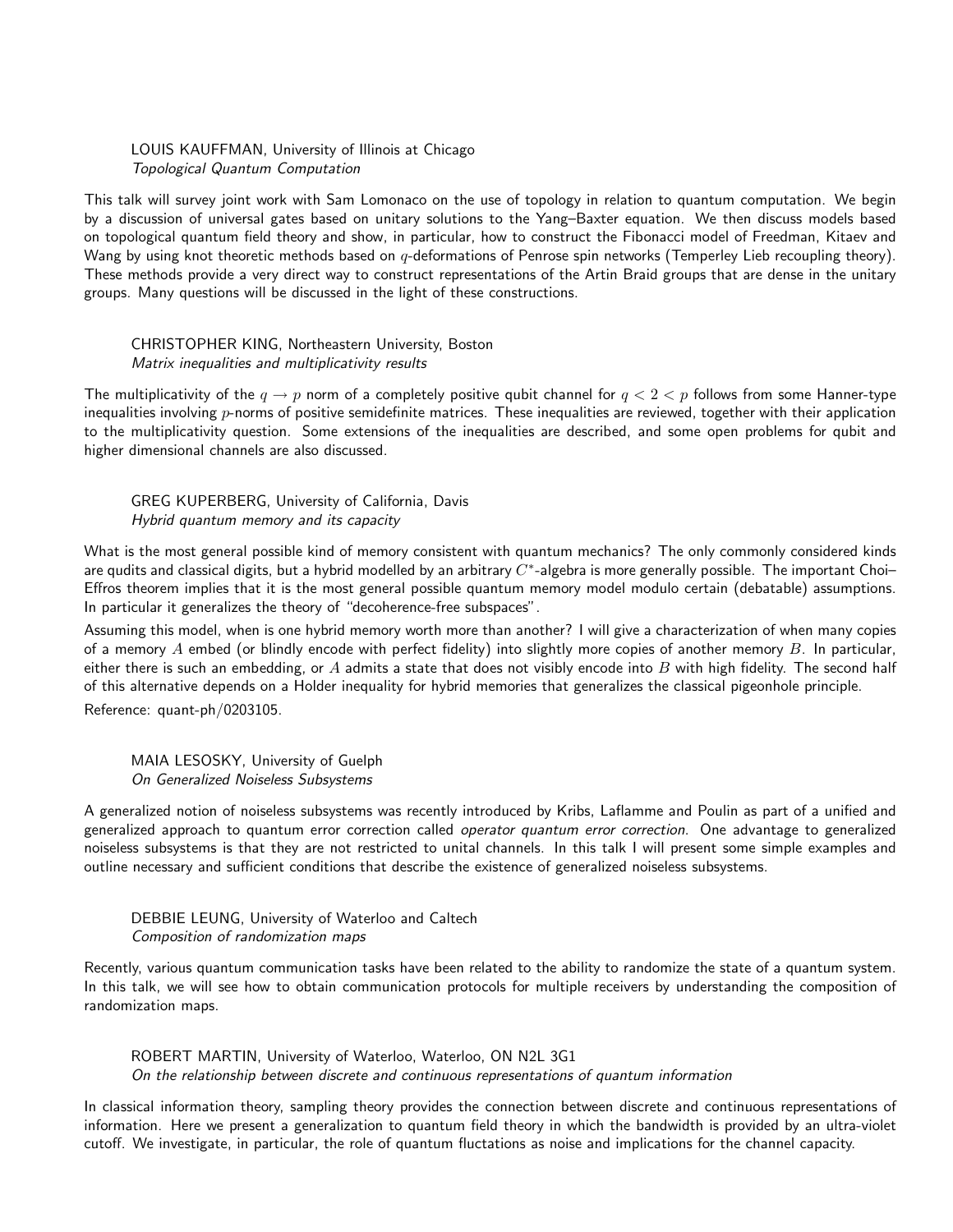ASHWIN NAYAK, University of Waterloo, 200 University Ave. W., Waterloo, ON N2L 3G1 A quantum test for group commutativity

We consider the computational problem of testing whether an implicitly specified group is commutative. The group is defined by its k generators, and a procedure that implements group operations. The computational complexity (in terms of k) of this problem was first considered by Pak (2000). We construct a quite optimal quantum algorithm for this problem whose complexity is in  $\tilde O(k^{2/3})$ . The algorithm uses and highlights the power of the quantization method of Szegedy (2004). For the lower bound  $\Omega(k^{2/3})$ , we introduce a new technique of reduction for quantum query complexity. We also prove an  $\Omega(k)$ lower bound for classical algorithms, which shows that the algorithm of Pak is optimal.

This is joint work with Frédéric Magniez (CNRS–LRI, France).

#### JONATHAN OPPENHEIM, University of Cambridge Quantum information can be negative

Even the most ignorant among us cannot know less than nothing. What could negative knowledge mean? In the everyday world we are accustomed to, negative knowledge makes no sense. But in the world where the laws of quantum mechanics hold sway, knowledge can be negative. In essence, one can have situations where someone knows more than everything, and it is in these situations where one finds negative knowledge. This negative knowledge turns out to be precisely the right amount to cancel the fact that we can know too much. Negative knowledge is due to exotic features of quantum information theory and by understanding that quantum knowledge can be negative, we gain deeper insights into such phenomena as quantum networks, quantum teleportation, quantum computation, and the very structure of the quantum world.

In more detail, given part of an unknown quantum state, we determine how much quantum communication is needed to obtain the full state. This is the partial information we need conditional on our previous information. It turns out to be given by an extremely simple formula, the conditional entropy. In the classical case, partial information must always be positive, but we find that in the quantum world this physical quantity can be negative. If the partial information is positive, the sender of the partial information needs to communicate this number of quantum bits to the receiver; if it is negative, they instead gain the corresponding potential for quantum communication in the future. The primitive that is introduced—quantum state merging—enables a systematic understanding of quantum network theory, and several such applications will be discussed.

## CARLOS PEREZ, University of Waterloo, 200 University Ave. West, Waterloo, ON N2L 3G1 Models of Quantum Cellular Automata

In this talk we present a systematic view of Quantum Cellular Automata (QCA), a mathematical formalism of quantum computation. We present four QCA models, and compare them. One model we discuss is the traditional QCA, similar to those introduced by Shumacher and Werner, Watrous, and Van Dam. We discuss also Margolus QCA, also discussed by Schumacher and Werner. We introduce two new models, Coloured QCA, and Continuous QCA. We also compare our models with the established models. We give proofs of computational equivalence for several of these models. We show the strengths of each model, and provide examples of how our models can be useful to come up with algorithms, and implement them in real-world physical devices.

## MARTIN ROETTELER, NEC Laboratories America, Inc. On the Power of Random Bases in Fourier Sampling: Hidden Subgroup Problem in the Heisenberg Group

The hidden subgroup problem (HSP) provides a unified framework to study problems of group-theoretical nature in quantum computing such as order finding and the discrete logarithm problem. While it is known that Fourier sampling provides an efficient solution in the abelian case, not much is known for general non-abelian groups. Recently, some authors raised the question as to whether post-processing the Fourier spectrum by measuring in a random orthonormal basis helps for solving the HSP. Several negative results on the shortcomings of this random strong method are known. In this talk I will show that the random strong method can be quite powerful under certain conditions on the group  $G$ . In particular the HSP for finite Heisenberg groups can be solved using polynomially many random strong Fourier samplings followed by a possibly exponential classical post-processing without further queries.

Joint work with Jaikumar Radhakrishnan and Pranab Sen.